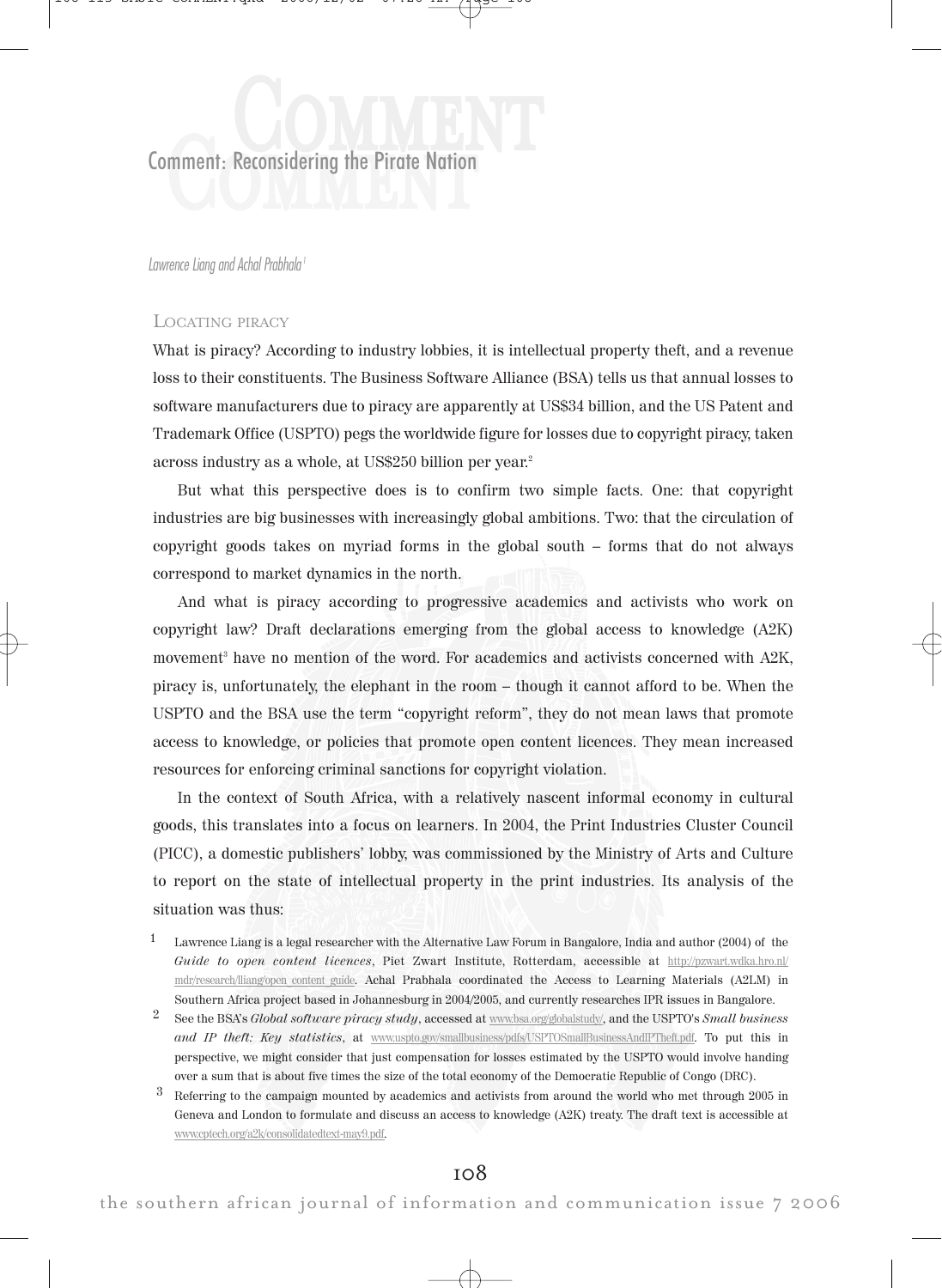Copyright infringement in South Africa is not a matter – at least not yet – of the mass piracy of trade books, like the pirated editions of Harry Potter titles that have appeared internationally, but of systematic copying of various kinds in the educational sector, public sector and businesses. While piracy of this kind of is causing concern to international rights holders like the IIPA [International Intellectual Property Alliance], popular books have not been the targets of similar piracy... (Gray & Seeber, 2004: 55-56).

With regard to curbing learning materials piracy, the PICC report recommended:

[u]rgent attention to the legislative amendments to remove ambiguity on the limits of photocopying for personal use and in the educational context; the strengthening of enforcement measures; the provision of a stable basis for policy-making on copyright for digital media... [and] [e]ducation and awareness programmes among students and lecturers on the value of intellectual property (Gray & Seeber, 2004).

On the occasion that the issue of piracy is raised by academics and activists who are concerned with the excesses of the copyright system, the perspectives offered in this instance do not differ significantly from the dominant state of the debate. Lawrence Lessig (legal academic, author, and founder of the Creative Commons (cc)), for example, writes:

All across the world, but especially in Asia and Eastern Europe, there are businesses that do nothing but take others people's copyrighted content, copy it, and sell it – all without the permission of a copyright owner. The recording industry estimates that it loses about [US]\$4.6 billion every year to physical piracy (that works out to one in three CDs sold worldwide). The MPAA estimates that it loses [US]\$3 billion annually worldwide to piracy.

This is piracy plain and simple. Nothing in the argument of this book, nor in the argument that most people make when talking about the subject of this book, should draw into doubt this simple point:

This piracy is wrong.

Which is not to say that excuses and justifications couldn't be made for it. We could, for example, remind ourselves that for the first one hundred years of the American Republic, America did not honour foreign copyrights. We were born, in this sense, a pirate nation. It might therefore seem hypocritical for us to insist so strongly that other developing nations treat as wrong what we, for the first hundred years of our existence, treated as right.

That excuse isn't terribly strong. Technically, our law did not ban the taking of foreign works. It explicitly limited itself to American works. Thus the American publishers who published foreign works without the permission of foreign authors were not violating any rule. The copy shops in Asia, by contrast, are violating Asian law. Asian law does protect foreign copyrights, and the actions of the copy shops violate that law. So the wrong of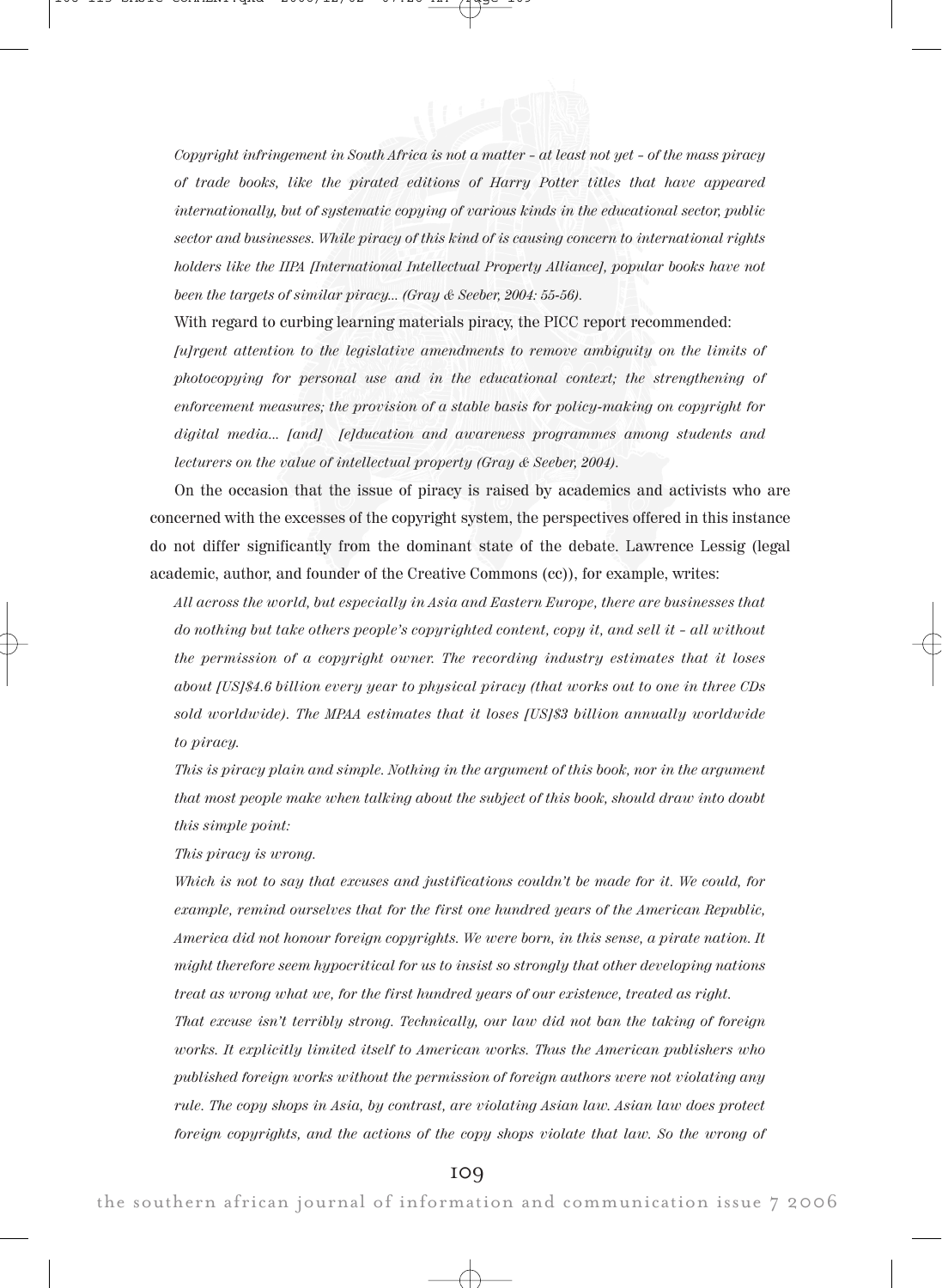

piracy that they engage in is not just a moral wrong, but a legal wrong, and not just an internationally legal wrong, but a locally legal wrong as well (Lessig, 2004: 63-64).

Why should cc care about piracy? Because, while the movement has emerged as a significant alternative to proprietary copyright regimes, a key issue to be addressed, in terms of its relevance and translation beyond markets like the United States and Europe, is the challenge of conceptualising its relationship with, and interaction to, the informal information economies of the global south.

Without reifying simplistic, universal notions of north and south (such as differences based on economic power or inherent culture), our analysis of the implications of piracy for a cc movement in South Africa relies on experiences of the informal sector of the economy<sup>4</sup> in Asia and Africa. While we would deny that practices of piracy are exclusive to economically marginalised people and nations, or that they should be navigated with an alternative moral compass when located in the south, we do assume that the relative prevalence, functionality and size of the informal economy in parts of the south (seen against the strong rule of law which inhibits similar forms from proliferating – when intended – in the north), bears analytical significance.

While the concept of piracy has a rich intellectual legacy, <sup>5</sup> our use of the word in this commentary is confined within the informal economy in cultural goods, broadly taken. INTERROGATING PIRACY

If piracy is a widespread global phenomenon, as almost universally agreed by a range of actors, then we need to understand why this is so. First, in Tables 1-3 below, we consider a cursory exercise insurveying the cost of books as a proportion of national average income, in three countries,for three titles. <sup>6</sup>

This exercise provides several different insights. One: absolute prices of books can be higher in the south than in the north. Two: consumers in the south have to commit significantly higher proportions of their income to consume these books. Three: if consumers in the United States had to pay the same proportion of their income towards these books as their counterparts in South Africa and India, the results would be ludicrous: US\$1027.50 for

- <sup>4</sup> Though the use of the term "informal sector" (and its corollary, the "informal economy") has been highly naturalised, it would serve us well to remember that it is, in fact, only 35 years old – coined by the British anthropologist Keith Hart in a study on Ghana in 1971 – and that the set of practices it refers to have always existed, but without the recent level of economic policy scrutiny.
- $5$  See, generally, Linebaugh, P & Rediker, M (2000) The many-headed Hydra: The hidden history of the revolutionary Atlantic, Verso, London; see also chapter 2 of Drahos, P & Braithwaite, J (2003) Information feudalism, Norton, London.
- 6 Average income figures from UNDP Human development report 2005 (South Africa: US\$3,489, India: US\$564, US: US\$37,648). Book prices: lowest-priced similar editions compared on www.amazon.com, www.kalahari.net and www.firstandsecond.com, accurate as of 14 February 2006.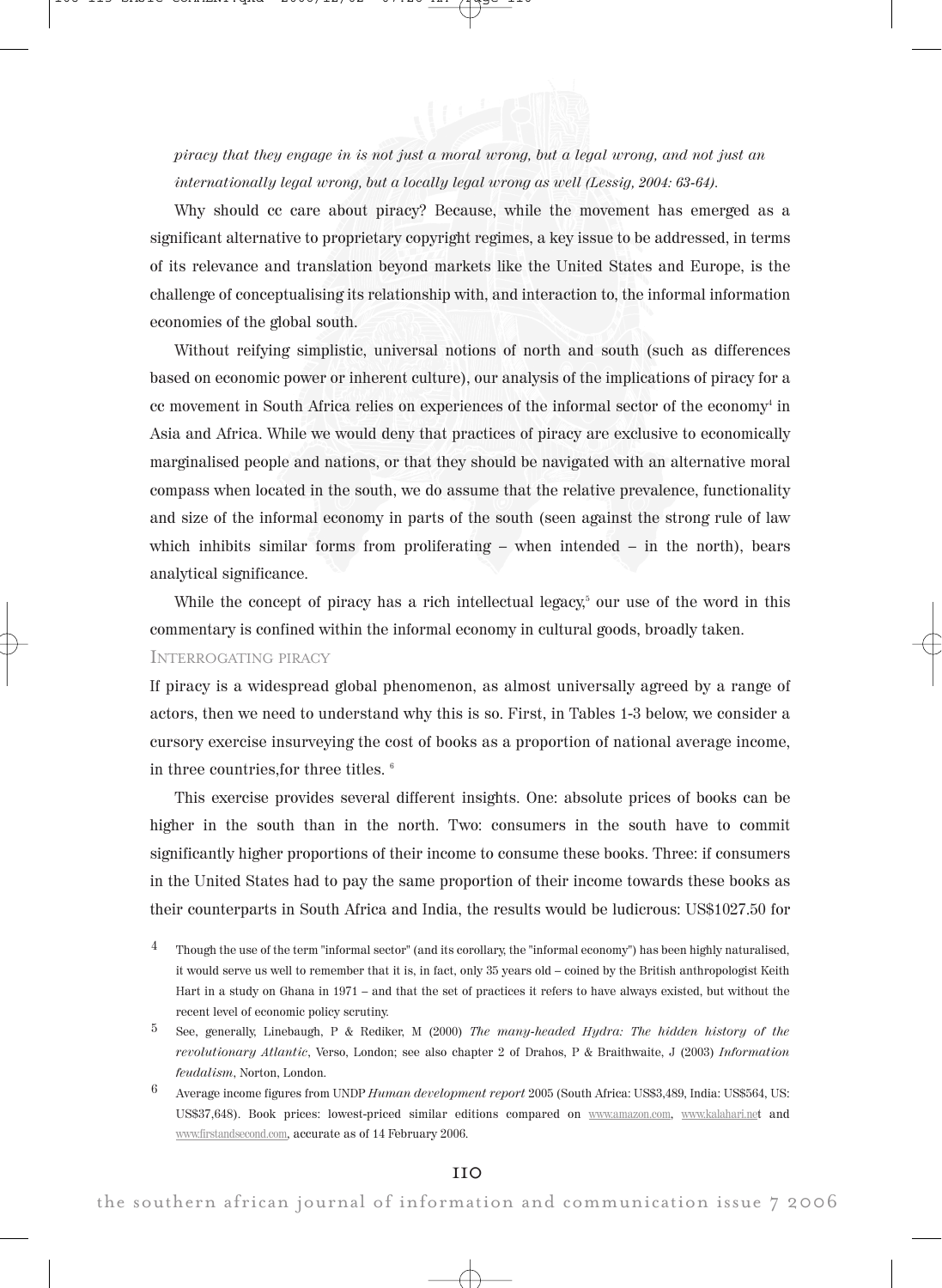

| Country      | The God of Small Things (US\$)<br>(Arundhati Roy) | Long Walk to Freedom (US\$)<br>(Nelson Mandela) | Oxford English Dictionary (US\$) |
|--------------|---------------------------------------------------|-------------------------------------------------|----------------------------------|
| South Africa | 16.23                                             | 24.30                                           | 47.00                            |
| India        | 6.60                                              | 15.40                                           | 14.10                            |
| US           | 10.50                                             | 12.10                                           | 21.50                            |

Table 1: Absolute cost of three book titles in South Africa, India, United States (US)

| Country      | The God of Small Things | Long Walk to Freedom | <b>Oxford English Dictionary</b> |
|--------------|-------------------------|----------------------|----------------------------------|
| South Africa | 0.0046%                 | 0.0069%              | 0.0134%                          |
| India        | 0.0117%                 | 0.0273%              | 0.025%                           |
| -US          | J.0002%                 | $0.0003\%$           | 0.0005%                          |

Table 2: Cost of three book titles as a percentage of average income in South Africa, India, US

| <b>Book</b>               | Projected cost in US at South Africa proportions (US\$) | Projected cost in US at India proportions (USS) |
|---------------------------|---------------------------------------------------------|-------------------------------------------------|
| The God of Small Things   | 173.00                                                  | 440.50                                          |
| Long Walk to Freedom      | 259.77                                                  | 1027.80                                         |
| Oxford Enalish Dictionary | 504.50                                                  | 941 20                                          |

Table 3: Cost of three book titles in US if at proportions of income paid in India and South Africa

Mandela's Long Walk to Freedom and US\$941.20 for the Oxford English Dictionary. It is instructive, then, that the prospect of paying US\$440.50 for Roy's The God of Small Things in the United States is evidently alarming; whereas paying US\$6.60 for the book in India (which in Indian terms is exactly the same value as US\$440.50 in the United States, by this logic) is not treated with similar alarm.

Under-interrogated naturalisations of what is "cheap" form the basis, in part, of the general ire against piracy in the south. But how can we read this more accurately? Rather than supply the unreasonably high cost of cultural goods in certain markets of the south as a justification for piracy, we might see it as one part of the explanation: piracy as an organic market reaction to the exclusion of consumers by copyright industries.7

It is also possible that under-interrogated notions of what it means for a commodity to be "available" inform the stigmatisation of piracy.

Another explanation for why piracy exists as a market phenomenon lies within the issue of distribution. Instead of seeing the copyright industries and the informal economy as two air-tight categories, observations on the ground inform us that there is seepage, and the relationship is complex and mutually dependent, with the informal economy sometimes serving as a means to go where the traditional economy cannot. In other words, it is not just the consumer in the south who needs the informal economy: it is sometimes, also, the artist

<sup>7</sup> See, generally, Wang, S (2003) Framing piracy: Globalisation and film distribution in greater China, Rowmann and Littlefield, Oxford; see also Larkin, B (2004) Degrading images, distorted sounds: Nigerian video and the infrastructure of piracy, Public Culture, Vol. 16, No. 3, Fall.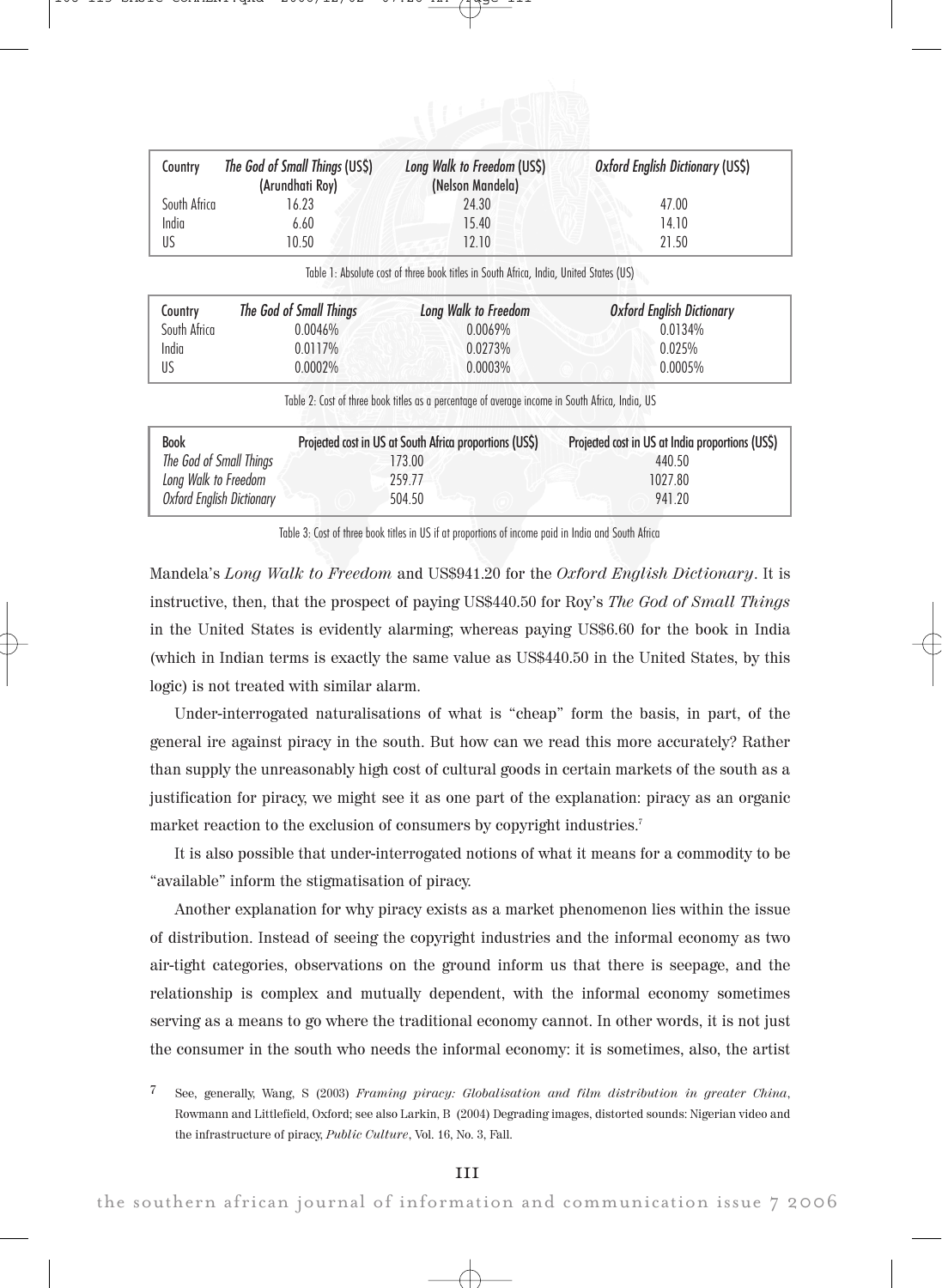and the copyright industry. Peter Manuel recounts, in this excerpt from an interview with an executive from a maverick start-up music company in India, that piracy could also be a deliberate distribution and publicity strategy:

'...I tell you that back then, the big Ghazal singers would come to us and ask us to market pirate versions of their own cassettes, for their own publicity, since HMV wasn't really able to keep up with the demand...' (in Manuel, 2001: 76).

## IMPLICATIONS FOR THE CREATIVE COMMONS

Creative Commons is heavily influenced by theories of transformative authorship, referring to the practice of constantly remixing and re-creating material, thereby contributing to, and growing, the public domain of culture and creativity. One of the reasons for a general discomfort with piracy is the alleged lack of creative transformation in the process. Can we then turn away in embarrassment at this culture of rampant illegality? Do we then declare that piracy is absolutely unacceptable, since it does, after all, violate existing law?

By looking for transformative authorship we may be addressing a particular content problem, but in countries plagued by problems of infrastructure (such as the lack of adequate bandwidth or electricity, and the relative scarcity of public libraries and computers), the problems associated with information translate very differently. Content is only one of the issues that arise. It would, therefore, be insufficient to analyse piracy solely from a content perspective, and it might be valuable to look, instead, at the ways in which piracy facilitates the lowering of the costs of technologies.

In India, for example, while the video cassette recorder (VCR) never became a mass commodity, the availability of cheap video compact discs (VCDs) and digital versatile discs (DVDs) propelled a vibrant, indigenous market for low-cost VCD players (Sundaram, 1999: 59-66). Similar processes are observable in the market for other electronic commodities, such as cameras. In most cases, the reason for the fall in prices of electronic goods or computers is not through (the radical revolution implied in) such things as free software or open content, but, in fact, through the easier availability of mainstream software and entertainment commodities such as Windows XP and the Hollywood film.

It is difficult to speak of ordinary people becoming content producers without also considering that changes in the means of production of culture might be a necessitating factor. For example, there is currently a wave of excitement over the contemporary art scene in China – and, indeed, it seems to be the flavour of the month in global art circles. There are thousands of people who are lining up to join art schools in the country, and one Chinese curator had this to offer by way of explanation for this sudden enthusiasm: "When you can buy Tarkovsky for a dollar, you will obviously produce many artists" (personal communication with authors).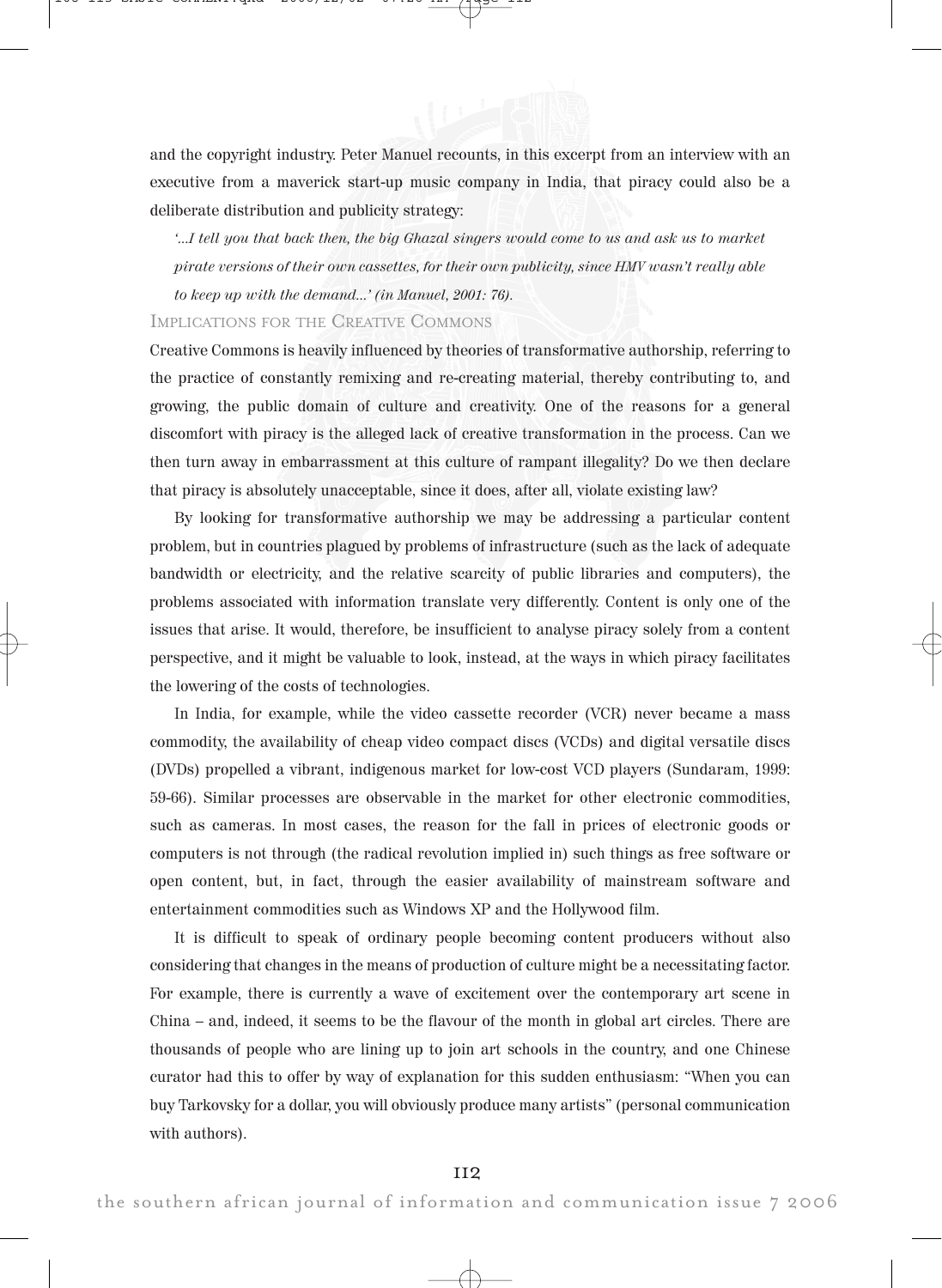When we look a little closer at these (apparently non-transformative) acts of piracy, we find that they have much in common with the aspiration to create a more plural, more diverse public sphere of cultural production and participation. Even as bandwidth is a significant access barrier to participation in this global public sphere, yet participants in countries of the south do find ways out of the problem – and this is usually in the form of the neighbourhood pirate who supplies cheap DVDs, or through Internet hotspots in Indian cities, which, through free software,<sup>8</sup> allow vast swathes of the population entry into the worlds of technology and media. The pirate, then, is the subterranean other of the hacker, lacking his urbane savoirfaire, and bereft of the moral higher ground afforded to the renegade free/libre and open source software (FLOSS) developer.

## **CONCLUSION**

If, for a moment, we might consider shifting the focus away from what piracy is to what piracy does, that might allow us to see its close links with the normative considerations that public domain advocates argue for – and are yet, often, unable to achieve immediately. Consider the case with books: while public domain advocates might attempt to reform copyright law in order to enable exceptions and limitations that expand access to knowledge, the pirate can churn out an unauthorised, affordable photocopy, thus autonomously enabling exactly the same effect.

A final point to note is that the social conflict and struggle that mark the enforcement of copyright, and the manner in which they play out, must be seen in context with lived reality in the south – a world where the lines between livelihood and legality are, and have always been, thin. When one translates the terms of a cc licence into countries such as India and South Africa, and honestly observes who gets to participate, produce, share, and benefit, one is faced with the uncomfortable fact that it is, still, mainly the elite. And since all of us, Creative Commonists especially, believe in a more equitable vision of culture and information, we could only benefit from remixing the criminality that copyright industries produce around quotidian piracy. !

8 Referring here to Microsoft, and implying the rampant piracy in software, rather than FLOSS